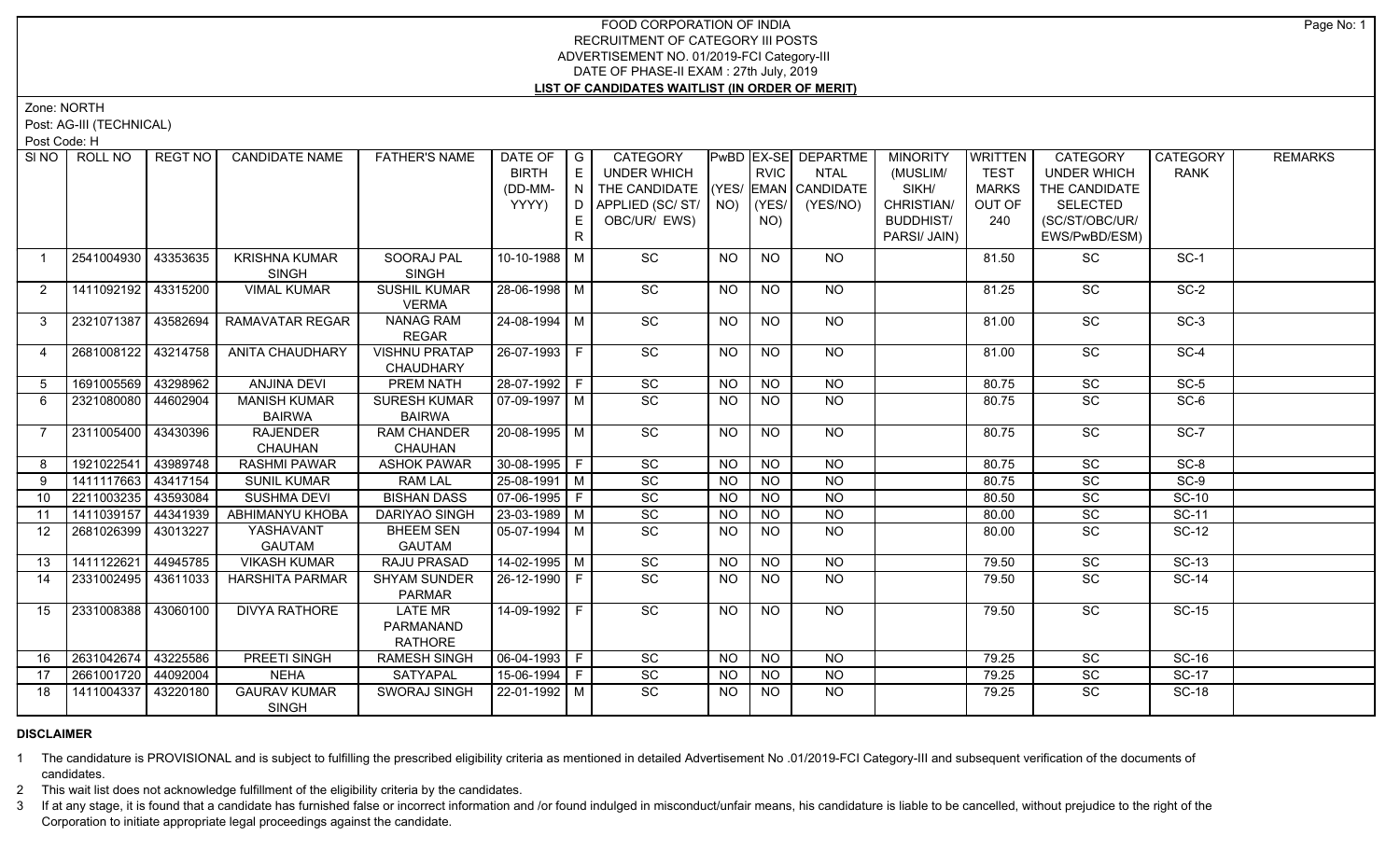Zone: NORTH

Post: AG-III (TECHNICAL)

Post Code: H

| SI NO | ROLL NO             | REGT NO  | <b>CANDIDATE NAME</b> | <b>FATHER'S NAME</b>  | DATE OF                    | I G            | CATEGORY                           |                 |                 | PwBD EX-SE DEPARTME | <b>MINORITY</b>  | WRITTEN      | <b>CATEGORY</b>    | <b>CATEGORY</b> | <b>REMARKS</b> |
|-------|---------------------|----------|-----------------------|-----------------------|----------------------------|----------------|------------------------------------|-----------------|-----------------|---------------------|------------------|--------------|--------------------|-----------------|----------------|
|       |                     |          |                       |                       | <b>BIRTH</b>               | E              | UNDER WHICH                        |                 | <b>RVIC</b>     | NTAL                | (MUSLIM/         | <b>TEST</b>  | <b>UNDER WHICH</b> | <b>RANK</b>     |                |
|       |                     |          |                       |                       | (DD-MM-                    | $\overline{N}$ | THE CANDIDATE (YES/ EMAN CANDIDATE |                 |                 |                     | SIKH/            | <b>MARKS</b> | THE CANDIDATE      |                 |                |
|       |                     |          |                       |                       | YYYY)                      |                | D   APPLIED (SC/ ST/   NO)         |                 | (YES/           | (YES/NO)            | CHRISTIAN/       | OUT OF       | <b>SELECTED</b>    |                 |                |
|       |                     |          |                       |                       |                            | E.             | OBC/UR/ EWS)                       |                 | NO)             |                     | <b>BUDDHIST/</b> | 240          | (SC/ST/OBC/UR/     |                 |                |
|       |                     |          |                       |                       |                            | R.             |                                    |                 |                 |                     | PARSI/ JAIN)     |              | EWS/PwBD/ESM)      |                 |                |
| 19    | 1411103960 43120260 |          | LOVEKESH DIGWAL       | LATE DHARAMRAJ        | 05-02-1995   M             |                | SC                                 | <b>NO</b>       | <b>NO</b>       | NO                  |                  | 79.00        | SC                 | <b>SC-19</b>    |                |
|       |                     |          |                       | <b>DIGWAL</b>         |                            |                |                                    |                 |                 |                     |                  |              |                    |                 |                |
| 20    | 1411070886 43452619 |          | PRADEEP               | <b>MAHENDRA SINGH</b> | $\vert$ 08-09-1997   M     |                | SC                                 | <b>NO</b>       | <b>NO</b>       | <b>NO</b>           |                  | 79.00        | SC                 | <b>SC-20</b>    |                |
| 21    | 1411112855          | 43302101 | <b>NEHA SINGH</b>     | AJEET SINGH           | 30-12-1994 F               |                | SC                                 | <b>NO</b>       | <b>NO</b>       | <b>NO</b>           |                  | 79.00        | SC                 | <b>SC-21</b>    |                |
| 22    | 2431003364          | 43537183 | <b>CHITHRA N</b>      | NAGARAJ C             | 03-05-1996   F             |                | $\overline{SC}$                    | <b>NO</b>       | <b>NO</b>       | <b>NO</b>           |                  | 78.75        | SC                 | <b>SC-22</b>    |                |
| 23    | 2631025941          | 43141412 | <b>PRIYANKA</b>       | <b>PANCHAM RAM</b>    | 03-02-1992 F               |                | SC                                 | <b>NO</b>       | <b>NO</b>       | <b>NO</b>           |                  | 78.75        | SC                 | <b>SC-23</b>    |                |
| 24    | 1371001347 43723250 |          | ARINDERPAL SINGH      | <b>KARNAIL SINGH</b>  | 05-06-1993 M               |                | SC                                 | <b>NO</b>       | <b>NO</b>       | <b>NO</b>           | <b>SIKH</b>      | 78.50        | SC                 | $SC-24$         |                |
| 25    | 1701000080          | 43561876 | PRIYA KUNDAL          | <b>MOHAN LAL</b>      | 20-03-1996 F               |                | $\operatorname{\textsf{SC}}$       | <b>NO</b>       | <b>NO</b>       | <b>NO</b>           |                  | 78.50        | SC                 | <b>SC-25</b>    |                |
| 26    | 2681026405          | 43063425 | SHISHU PAL            | <b>ASHARFI LAL</b>    | 19-09-1996 M               |                | SC                                 | <b>NO</b>       | <b>NO</b>       | <b>NO</b>           |                  | 78.25        | SC                 | <b>SC-26</b>    |                |
| 27    | 1371001013          | 44973242 | SIMARPREET SINGH      | <b>GURBACHAN</b>      | $05-10-1992$ M             |                | SC                                 | <b>NO</b>       | <b>NO</b>       | <b>NO</b>           | <b>SIKH</b>      | 78.25        | <b>SC</b>          | <b>SC-27</b>    |                |
|       |                     |          |                       | <b>SINGH</b>          |                            |                |                                    |                 |                 |                     |                  |              |                    |                 |                |
| 28    | 1921006913 44061687 |          | RAHUL RAJ             | <b>NARAYAN DAS</b>    | 21-09-1990 M               |                | $\overline{SC}$                    | NO.             | <b>NO</b>       | NO                  |                  | 78.00        | <b>SC</b>          | $SC-28$         |                |
|       |                     |          |                       | AHIRWAR               |                            |                |                                    |                 |                 |                     |                  |              |                    |                 |                |
| 29    | 2221003759 44148330 |          | <b>GULSHAN BHAGAT</b> | <b>HARBANS LAL</b>    | $13 - 04 - 1996$ F         |                | $\overline{SC}$                    | $\overline{NO}$ | $\overline{NO}$ | $\overline{NO}$     |                  | 78.00        | $\overline{SC}$    | $SC-29$         |                |
| 30    | 2641015869 44067526 |          | <b>VIJAY LAXMI</b>    | <b>MITHLESH KUMAR</b> | $\boxed{07-07-1995}$ F     |                | $\overline{SC}$                    | N <sub>O</sub>  | N <sub>O</sub>  | $\overline{NO}$     |                  | 77.50        | $\overline{SC}$    | $SC-30$         |                |
| 31    | 2301009769 43391147 |          | <b>REENA</b>          | <b>TILAK CHAND</b>    | $\boxed{05 - 11 - 1994}$ F |                | $\overline{SC}$                    | NO.             | <b>NO</b>       | <b>NO</b>           |                  | 77.50        | $\overline{SC}$    | $SC-31$         |                |
| 32    | 1341007538 43612271 |          | PRAPTI PARTHA         | PARTHA SARKAR         | 12-03-1996 F               |                | $\overline{SC}$                    | NO.             | <b>NO</b>       | <b>NO</b>           |                  | 77.25        | $\overline{SC}$    | $SC-32$         |                |
|       |                     |          | <b>SARKAR</b>         |                       |                            |                |                                    |                 |                 |                     |                  |              |                    |                 |                |
| 33    | 2361001756          | 43089078 | <b>DEEPAK MEGHWAL</b> | <b>GANESH</b>         | 11-09-1996   M             |                | SC                                 | <b>NO</b>       | <b>NO</b>       | <b>NO</b>           |                  | 77.25        | SC                 | SC-33           |                |
|       |                     |          |                       | <b>MEGHWAL</b>        |                            |                |                                    |                 |                 |                     |                  |              |                    |                 |                |
| 34    | 1691002049 44483410 |          | <b>VISHAL KUMAR</b>   | <b>RAM LAL</b>        | $03-09-1995$ M             |                | SC                                 | <b>NO</b>       | <b>NO</b>       | <b>NO</b>           |                  | 77.25        | SC                 | <b>SC-34</b>    |                |
| 35    | 2561029787 44326522 |          | <b>LILY SATYAWADI</b> | <b>DHARAM RAJ</b>     | $12 - 02 - 1987$ F         |                | SC                                 | <b>NO</b>       | <b>NO</b>       | <b>NO</b>           |                  | 76.75        | SC                 | <b>SC-35</b>    |                |
| 36    | 2631028970 44908740 |          | SHEETAL ANAND         | SANTOSH KUMAR         | 10-01-1995 F               |                | SC                                 | <b>NO</b>       | NO.             | <b>NO</b>           |                  | 76.75        | SC                 | SC-36           |                |
|       |                     |          |                       | ANAND                 |                            |                |                                    |                 |                 |                     |                  |              |                    |                 |                |
| 37    | 2211002995          | 43904812 | <b>NITIKA</b>         | JOGINDER PAL          | 08-02-1996 F               |                | SC                                 | NO.             | <b>NO</b>       | <b>NO</b>           |                  | 76.75        | SC                 | <b>SC-37</b>    |                |
| 38    | 2361003942 43126224 |          | <b>TILAK SINGH</b>    | <b>SEWA RAM</b>       | 13-02-1993 M               |                | $\overline{SC}$                    | <b>NO</b>       | <b>NO</b>       | <b>NO</b>           |                  | 76.75        | SC                 | <b>SC-38</b>    |                |
| 39    | 1411074109 43060553 |          | RITA LOHIA            | <b>MANOJ KUMAR</b>    | 22-12-1992 F               |                | SC                                 | <b>NO</b>       | <b>NO</b>       | <b>NO</b>           |                  | 76.75        | SC                 | <b>SC-39</b>    |                |
| 40    | 2741013298          | 44898904 | NIRMAL GANDHI         | OM PRAKASH            | 15-08-1994   M             |                | SC                                 | NO.             | NO.             | <b>NO</b>           |                  | 76.75        | <b>SC</b>          | <b>SC-40</b>    |                |
|       |                     |          |                       | <b>GANDHI</b>         |                            |                |                                    |                 |                 |                     |                  |              |                    |                 |                |

#### **DISCLAIMER**

1 The candidature is PROVISIONAL and is subject to fulfilling the prescribed eligibility criteria as mentioned in detailed Advertisement No .01/2019-FCI Category-III and subsequent verification of the documents of candidates.

2 This wait list does not acknowledge fulfillment of the eligibility criteria by the candidates.

3 If at any stage, it is found that a candidate has furnished false or incorrect information and /or found indulged in misconduct/unfair means, his candidature is liable to be cancelled, without prejudice to the right of t Corporation to initiate appropriate legal proceedings against the candidate.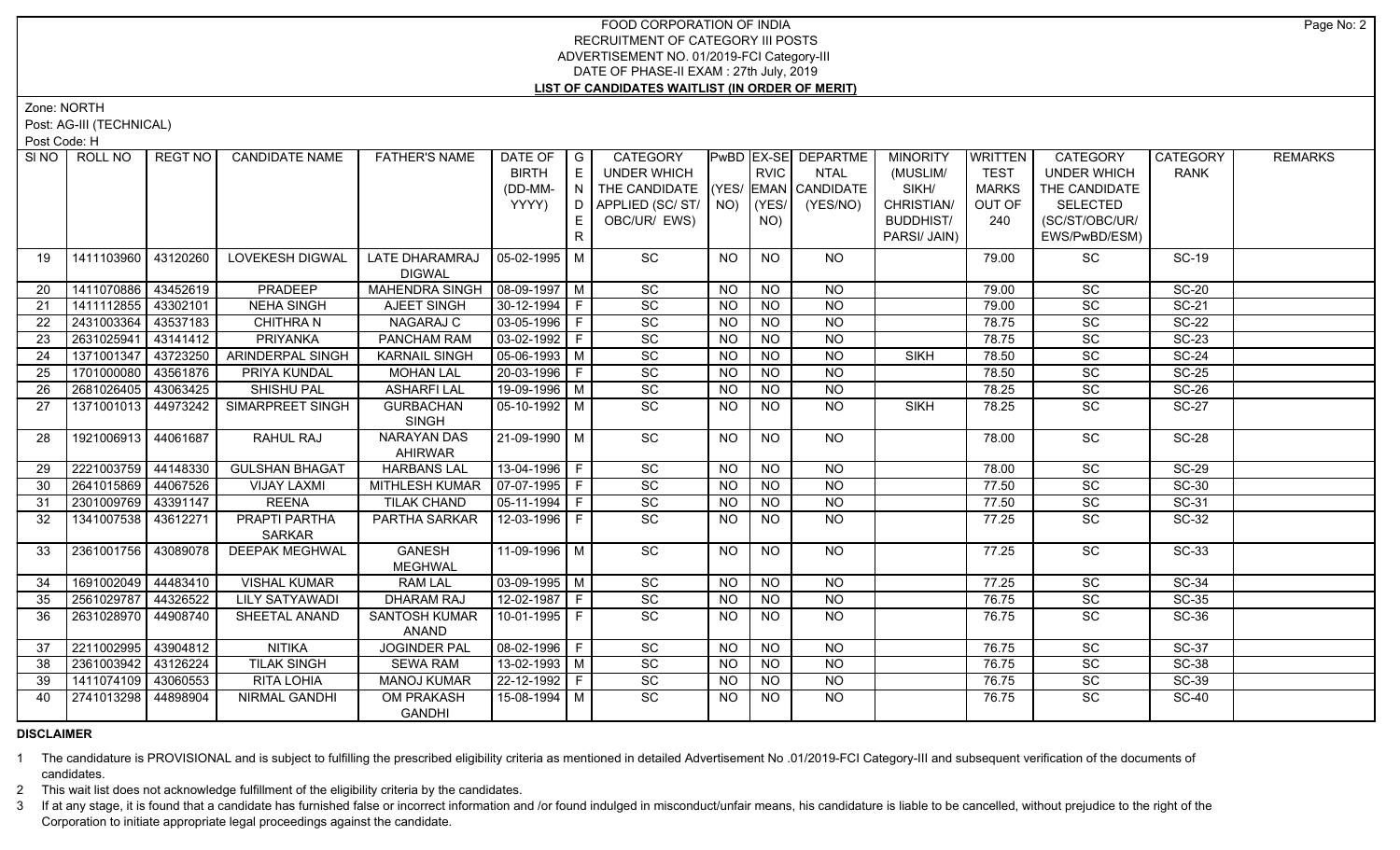Zone: NORTH

Post: AG-III (TECHNICAL)

Post Code: H

| SI NO I         | ROLL NO             | REGT NO I | <b>CANDIDATE NAME</b>                 | <b>FATHER'S NAME</b>               | DATE OF                | $\overline{\phantom{a}}$ $\overline{\phantom{a}}$ | <b>CATEGORY</b>     |                 |                 | PwBD EX-SE DEPARTME | <b>MINORITY</b>  | <b>WRITTEN</b> | <b>CATEGORY</b>    | <b>CATEGORY</b> | <b>REMARKS</b> |
|-----------------|---------------------|-----------|---------------------------------------|------------------------------------|------------------------|---------------------------------------------------|---------------------|-----------------|-----------------|---------------------|------------------|----------------|--------------------|-----------------|----------------|
|                 |                     |           |                                       |                                    | <b>BIRTH</b>           | E                                                 | <b>UNDER WHICH</b>  |                 | <b>RVIC</b>     | <b>NTAL</b>         | (MUSLIM/         | <b>TEST</b>    | <b>UNDER WHICH</b> | <b>RANK</b>     |                |
|                 |                     |           |                                       |                                    | (DD-MM-                | $\overline{N}$                                    | THE CANDIDATE (YES/ |                 |                 | EMAN CANDIDATE      | SIKH/            | <b>MARKS</b>   | THE CANDIDATE      |                 |                |
|                 |                     |           |                                       |                                    | YYYY)                  | D                                                 | APPLIED (SC/ST/ NO) |                 | $ $ (YES/       | (YES/NO)            | CHRISTIAN/       | OUT OF         | <b>SELECTED</b>    |                 |                |
|                 |                     |           |                                       |                                    |                        | E.                                                | OBC/UR/ EWS)        |                 | NO)             |                     | <b>BUDDHIST/</b> | 240            | (SC/ST/OBC/UR/     |                 |                |
|                 |                     |           |                                       |                                    |                        | $\mathsf{R}$                                      |                     |                 |                 |                     | PARSI/ JAIN)     |                | EWS/PwBD/ESM)      |                 |                |
| 41              | 2631005715          | 43090528  | <b>VINOD KUMAR</b>                    | <b>HARISH CHANDRA</b>              | 20-06-1990 M           |                                                   | <b>SC</b>           | <b>NO</b>       | <b>NO</b>       | <b>NO</b>           |                  | 76.50          | <b>SC</b>          | <b>SC-41</b>    |                |
| 42              | 1271001544          | 44811813  | <b>RAKHI RANI DAS</b>                 | AJOY SANKAR DAS                    | 14-05-1995 F           |                                                   | SC                  | <b>NO</b>       | <b>NO</b>       | $N$ O               |                  | 76.50          | SC                 | <b>SC-42</b>    |                |
| 43              | 1411013148          | 44200437  | <b>NEETU SINGH</b>                    | <b>CHAMAN SINGH</b>                | $07-04-1989$ F         |                                                   | SC                  | <b>NO</b>       | N <sub>O</sub>  | $N$ O               |                  | 76.25          | SC                 | $SC-43$         |                |
| 44              | 1441000784          | 43397666  | <b>ANAMIKA</b>                        | <b>AMAR CHAND</b>                  | 20-12-1995 F           |                                                   | SC                  | $N$ O           | NO              | $N$ O               |                  | 76.25          | SC                 | <b>SC-44</b>    |                |
| 45              | 2621002033          | 44534220  | <b>BHUPENDRA SINGH</b>                | <b>SHRI RAM</b>                    | 13-04-1996 M           |                                                   | SC                  | <b>NO</b>       | NO              | $N$ O               |                  | 76.00          | SC                 | <b>SC-45</b>    |                |
| 46              | 1411069104          | 44235060  | <b>ANUSMITA DAS</b>                   | <b>SUJIT KUMAR DAS</b>             | $\boxed{01-10-1996}$ F |                                                   | SC                  | <b>NO</b>       | NO              | $N$ O               |                  | 75.75          | SC                 | <b>SC-46</b>    |                |
| 47              | 1411071493          | 43800500  | <b>AMIT KUMAR</b><br><b>BHOPARIYA</b> | SURESH CHAND<br><b>BHOPARIYA</b>   | 11-06-1990 M           |                                                   | SC                  | <b>NO</b>       | <b>NO</b>       | $N$ O               |                  | 75.75          | SC                 | <b>SC-47</b>    |                |
| 48              | 2571004513          | 43060315  | <b>VEER PAL</b>                       | <b>VEER BAHADUR</b>                | 26-01-1991   M         |                                                   | SC                  | <b>NO</b>       | <b>NO</b>       | <b>NO</b>           |                  | 75.50          | SC                 | <b>SC-48</b>    |                |
| 49              | 2561034920          | 43862544  | SHILPI CHAUDHARY                      | <b>GHANSHYAM</b>                   | 18-05-1988 F           |                                                   | SC                  | <b>NO</b>       | <b>NO</b>       | NO                  |                  | 75.50          | <b>SC</b>          | <b>SC-49</b>    |                |
|                 |                     |           |                                       | CHAUDHARY                          |                        |                                                   |                     |                 |                 |                     |                  |                |                    |                 |                |
| 50              | 2221010259          | 43587726  | <b>SOHAN LAL</b>                      | <b>DEVILAL</b>                     | $02 - 02 - 1997$ M     |                                                   | $\overline{SC}$     | <b>NO</b>       | $\overline{NO}$ | $\overline{NQ}$     |                  | 75.50          | $\overline{SC}$    | $SC-50$         |                |
| 51              | 2361004116 43667545 |           | <b>SURAJ ARYA</b>                     | <b>PRAKASH ARYA</b>                | $23 - 11 - 1993$ M     |                                                   | SC                  | $\overline{NO}$ | $\overline{NQ}$ | N <sub>O</sub>      |                  | 75.50          | SC                 | $SC-51$         |                |
| 52 <sub>2</sub> | 2541009868 44151655 |           | <b>MONIKA VERMA</b>                   | <b>NARESH KUMAR</b>                | 19-04-1997 F           |                                                   | SC                  | <b>NO</b>       | <b>NO</b>       | $\overline{NQ}$     |                  | 75.25          | $\overline{SC}$    | $SC-52$         |                |
|                 |                     |           |                                       | <b>VERMA</b>                       |                        |                                                   |                     |                 |                 |                     |                  |                |                    |                 |                |
| 53              | 2361001763 43331881 |           | <b>DEVENDRA REGAR</b>                 | MAGNI RAM REGAR                    | $14-06-1993$ M         |                                                   | $\overline{SC}$     | <b>NO</b>       | <b>NO</b>       | <b>NO</b>           |                  | 75.25          | $\overline{SC}$    | $SC-53$         |                |
| 54              | 1411100665 43687927 |           | SHEETAL                               | <b>SURESH KUMAR</b>                | 15-07-1995 F           |                                                   | $\overline{SC}$     | <b>NO</b>       | <b>NO</b>       | N <sub>O</sub>      |                  | 75.25          | SC                 | $SC-54$         |                |
| 55              | 2231005052          | 44046915  | SUKHDEEP KUNDAL                       | SATPAL KUNDAL                      | $22 - 02 - 1989$ M     |                                                   | $\overline{SC}$     | <b>NO</b>       | N <sub>O</sub>  | N <sub>O</sub>      |                  | 75.25          | $\overline{SC}$    | $SC-55$         |                |
| 56              | 1371011131          | 44308390  | <b>DIVYANSHI DHOUNI</b>               | <b>GANESH LAL</b>                  | 08-06-1996 F           |                                                   | <b>SC</b>           | NO.             | NO.             | <b>NO</b>           |                  | 74.75          | SC.                | SC-56           |                |
|                 |                     |           |                                       | <b>DHOUNI</b>                      |                        |                                                   |                     |                 |                 |                     |                  |                |                    |                 |                |
| 57              | 2361002316 44384939 |           | <b>PANKAJ</b>                         | <b>HANS RAJ</b>                    | $14 - 04 - 1993$ M     |                                                   | $\overline{SC}$     | $N$ O           | $N$ O           | N <sub>O</sub>      |                  | 74.75          | $\overline{SC}$    | $SC-57$         |                |
| 58              | 2361001632 43894566 |           | <b>SANJEEV KUMAR</b>                  | BRIJ LAL CHAUHAN                   | $15-10-1989$ M         |                                                   | $\overline{SC}$     | <b>NO</b>       | <b>NO</b>       | N <sub>O</sub>      |                  | 74.75          | $\overline{SC}$    | $SC-58$         |                |
|                 |                     |           | CHAUHAN                               |                                    |                        |                                                   |                     |                 |                 |                     |                  |                |                    |                 |                |
| 59              | 1411083474          | 44344848  | <b>RAVI KUMAR</b>                     | RAJA RAM                           | 28-02-1992 M           |                                                   | SC                  | NO.             | <b>NO</b>       | <b>NO</b>           |                  | 74.75          | SC                 | <b>SC-59</b>    |                |
| 60              | 2321009132          | 44719776  | <b>ABHINAV MEHRA</b>                  | <b>RAMDEV MEHRA</b>                | $02-06-1991$ M         |                                                   | SC                  | <b>NO</b>       | <b>NO</b>       | $N$ O               |                  | 74.75          | SC                 | <b>SC-60</b>    |                |
| 61              | 1411011640 43242720 |           | <b>NIDHI</b>                          | <b>MUNSHI LAL</b>                  | 24-09-1990 F           |                                                   | SC                  | <b>NO</b>       | NO              | $N$ O               |                  | 74.50          | SC                 | <b>SC-61</b>    |                |
| 62              | 1541000232 43633684 |           | <b>SHIVAM KUMAR</b>                   | DAVINDER KUMAR                     | 17-02-1996 M           |                                                   | SC                  | <b>NO</b>       | <b>NO</b>       | <b>NO</b>           |                  | 74.25          | SC                 | SC-62           |                |
| 63              | 2361003774          | 44586393  | <b>JAGDISH REGAR</b>                  | <b>SHANKAR LAL</b><br><b>REGAR</b> | $03-04-1994$ M         |                                                   | SC                  | <b>NO</b>       | <b>NO</b>       | <b>NO</b>           |                  | 74.25          | SC                 | SC-63           |                |

# **DISCLAIMER**

1 The candidature is PROVISIONAL and is subject to fulfilling the prescribed eligibility criteria as mentioned in detailed Advertisement No .01/2019-FCI Category-III and subsequent verification of the documents of candidates.

2 This wait list does not acknowledge fulfillment of the eligibility criteria by the candidates.

3 If at any stage, it is found that a candidate has furnished false or incorrect information and /or found indulged in misconduct/unfair means, his candidature is liable to be cancelled, without prejudice to the right of t Corporation to initiate appropriate legal proceedings against the candidate.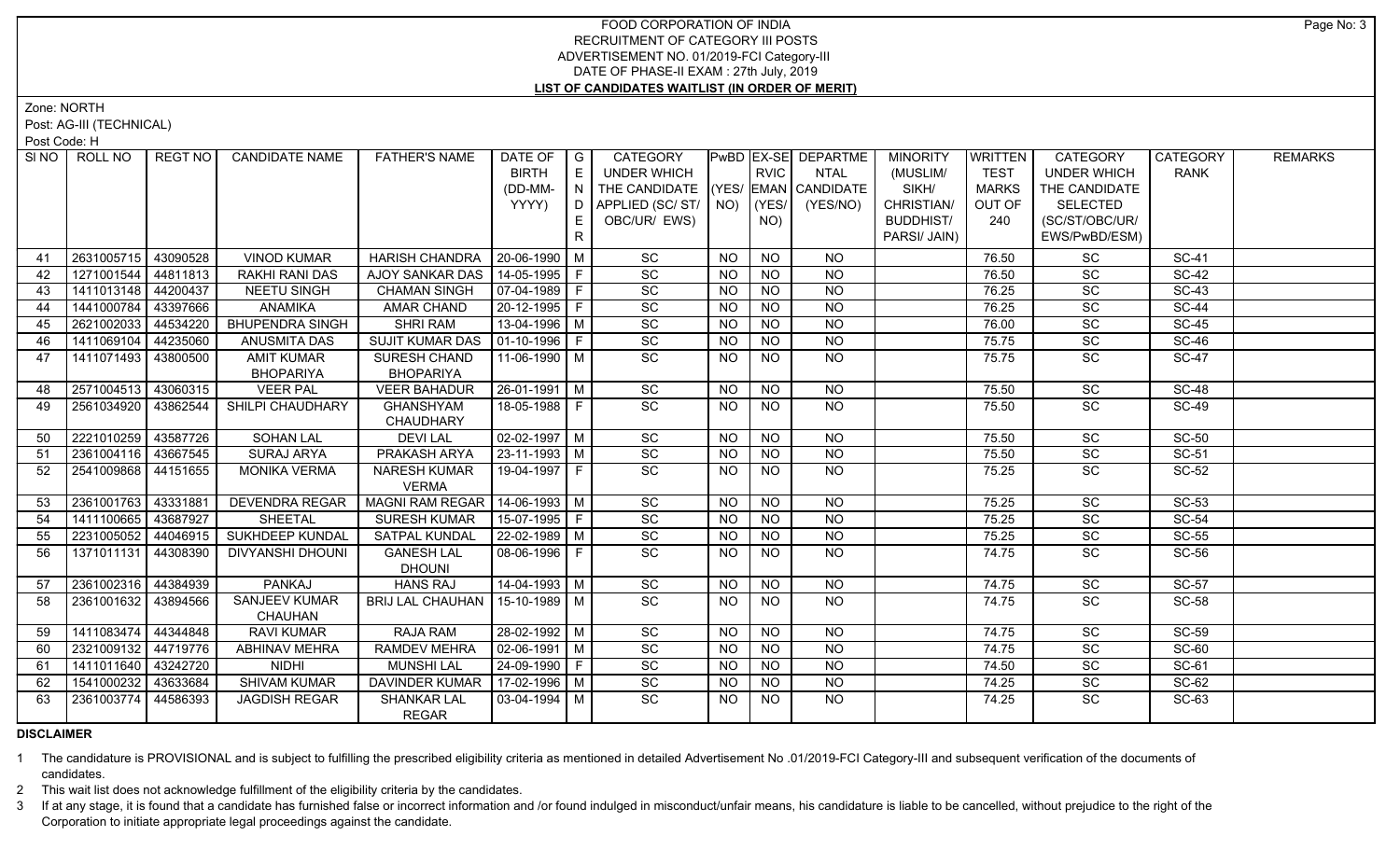Zone: NORTH

Post: AG-III (TECHNICAL)

Post Code: H

| SI NO I | ROLL NO             | REGT NO  | <b>CANDIDATE NAME</b>                    | <b>FATHER'S NAME</b>               | DATE OF   G            |                                                | <b>CATEGORY</b>                    |                |                  | <b>PwBD EX-SE DEPARTME</b> | <b>MINORITY</b>  | WRITTEN      | <b>CATEGORY</b>    | CATEGORY     | <b>REMARKS</b> |
|---------|---------------------|----------|------------------------------------------|------------------------------------|------------------------|------------------------------------------------|------------------------------------|----------------|------------------|----------------------------|------------------|--------------|--------------------|--------------|----------------|
|         |                     |          |                                          |                                    | <b>BIRTH</b>           | E                                              | <b>UNDER WHICH</b>                 |                | <b>RVIC</b>      | <b>NTAL</b>                | (MUSLIM/         | <b>TEST</b>  | <b>UNDER WHICH</b> | <b>RANK</b>  |                |
|         |                     |          |                                          |                                    | (DD-MM-                | $\mathsf{I} \cdot \mathsf{N} \cdot \mathsf{I}$ | THE CANDIDATE (YES/ EMAN CANDIDATE |                |                  |                            | SIKH/            | <b>MARKS</b> | THE CANDIDATE      |              |                |
|         |                     |          |                                          |                                    | YYYY)                  | D                                              | APPLIED (SC/ ST/   NO)   (YES/     |                |                  | (YES/NO)                   | CHRISTIAN/       | OUT OF       | <b>SELECTED</b>    |              |                |
|         |                     |          |                                          |                                    |                        | E.                                             | OBC/UR/ EWS)                       |                | NO)              |                            | <b>BUDDHIST/</b> | 240          | (SC/ST/OBC/UR/     |              |                |
|         |                     |          |                                          |                                    |                        | $\mathsf{R}$                                   |                                    |                |                  |                            | PARSI/ JAIN)     |              | EWS/PwBD/ESM)      |              |                |
| 64      | 2661005756          | 43081128 | <b>SUMIT KUMAR</b>                       | <b>CHANDRA PAL</b>                 | 20-05-1995 M           |                                                | SC                                 | <b>NO</b>      | <b>NO</b>        | <b>NO</b>                  |                  | 74.00        | SC                 | <b>SC-64</b> |                |
| 65      | 2591002030          | 43284892 | <b>SHAILJA HARIT</b>                     | <b>TEJVEER SINGH</b>               | $06-12-1990$   F       |                                                | SC                                 | <b>NO</b>      | <b>NO</b>        | <b>NO</b>                  |                  | 74.00        | SC                 | <b>SC-65</b> |                |
| 66      | 2071014291          | 43403354 | PRAJAKTA                                 | <b>JAGANNATH</b>                   | 28-12-1992 F           |                                                | SC                                 | NO             | N <sub>O</sub>   | $N$ O                      | <b>BUDDHIST</b>  | 73.75        | SC                 | <b>SC-66</b> |                |
|         |                     |          | <b>JAGANNATH</b>                         |                                    |                        |                                                |                                    |                |                  |                            |                  |              |                    |              |                |
|         |                     |          | <b>GAIKWAD</b>                           |                                    |                        |                                                |                                    |                |                  |                            |                  |              |                    |              |                |
| 67      | 1411074162          | 43022941 | <b>KALPANA</b>                           | <b>KRISHAN LAL</b>                 | $09-11-1994$ F         |                                                | $\overline{SC}$                    | <b>NO</b>      | <b>NO</b>        | <b>NO</b>                  |                  | 73.75        | SC                 | SC-67        |                |
| 68      | 2621013642 43441569 |          | <b>ANOOP KUMAR</b><br><b>RAWAT</b>       | <b>BINDRA PRASAD</b>               | $14 - 12 - 1996$ M     |                                                | $\overline{SC}$                    | NO.            | <b>NO</b>        | <b>NO</b>                  |                  | 73.50        | SC                 | <b>SC-68</b> |                |
| 69      | 1991015628          | 43356214 | <b>AJAY DATTAJI</b>                      | DATTAJI VITTHAL                    | 12-02-1994   M         |                                                | SC                                 | NO.            | <b>NO</b>        | <b>NO</b>                  |                  | 73.50        | SC                 | <b>SC-69</b> |                |
|         |                     |          | SAVALE                                   | SAVALE                             |                        |                                                |                                    |                |                  |                            |                  |              |                    |              |                |
| 70      | 1591005310 44381664 |          | <b>MONIKA</b>                            | <b>JAIBIR SINGH</b>                | 17-06-1994 F           |                                                | SC                                 | <b>NO</b>      | <b>NO</b>        | <b>NO</b>                  |                  | 73.50        | <b>SC</b>          | <b>SC-70</b> |                |
| 71      | 1411059823          | 43251897 | RAHUL VERMA                              | SAHAB SINGH<br><b>VERMA</b>        | 13-01-1994 M           |                                                | SC                                 | NO.            | <b>NO</b>        | <b>NO</b>                  |                  | 73.50        | SC                 | <b>SC-71</b> |                |
| 72      | 2311006702 44601947 |          | <b>SURENDRA SINGH</b>                    | <b>ISHWAR SINGH</b>                | $\boxed{01-01-1995}$ M |                                                | $\overline{SC}$                    | <b>NO</b>      | <b>NO</b>        | $\overline{NQ}$            |                  | 73.25        | SC                 | $SC-72$      |                |
| 73      | 2291000352 43777051 |          | <b>ITISHA BABERWAL</b>                   | RAMESH CHANDRA   28-09-1991   F    |                        |                                                | SC                                 | NO.            | <b>NO</b>        | <b>NO</b>                  |                  | 73.00        | SC                 | <b>SC-73</b> |                |
|         |                     |          |                                          | <b>BABERWAL</b>                    |                        |                                                |                                    |                |                  |                            |                  |              |                    |              |                |
| 74      | 1411094424          | 43931057 | <b>AVIK SARKAR</b>                       | <b>RANGALAL</b><br><b>SARKAR</b>   | 04-09-1995   M         |                                                | SC                                 | NO.            | NO.              | NO.                        |                  | 73.00        | SC                 | <b>SC-74</b> |                |
| 75      | 2701007484 44067533 |          | AJAY RAJ                                 | <b>JAY RAJ</b>                     | 27-05-1994 M           |                                                | $\overline{SC}$                    | <b>NO</b>      | $N$ O            | <b>NO</b>                  |                  | 73.00        | $\overline{SC}$    | <b>SC-75</b> |                |
| 76      | 2631009180          | 43872516 | <b>ARPITA RAI</b>                        | L C RAI                            | $11-06-1991$ F         |                                                | $\overline{SC}$                    | <b>NO</b>      | <b>NO</b>        | $N$ O                      |                  | 73.00        | SC                 | <b>SC-76</b> |                |
| 77      | 1931010942 43165755 |          | POOJA RAJ<br>CHANSOLIYA                  | <b>D N CHANSOLIYA</b>              | $30-07-1992$ F         |                                                | $\overline{SC}$                    | <b>NO</b>      | <b>NO</b>        | N <sub>O</sub>             |                  | 72.75        | $\overline{SC}$    | <b>SC-77</b> |                |
| 78      | 1311000993          | 44199403 | NEERAJ BAGORIA                           | <b>MADAN LAL</b><br><b>BAGORIA</b> | $05-06-1996$ M         |                                                | SC                                 | <b>NO</b>      | N <sub>O</sub>   | $N$ O                      |                  | 72.75        | SC                 | $SC-78$      |                |
| 79      | 2361001497 43711446 |          | PRASHANT KUMAR                           | <b>BIHARI LAL</b>                  | $31-01-1993$ M         |                                                | SC                                 | <b>NO</b>      | <b>NO</b>        | <b>NO</b>                  |                  | 72.75        | SC                 | <b>SC-79</b> |                |
| 80      | 2641006462 44356430 |          | <b>VINAYAK SINGH</b>                     | <b>DEVENDRA SINGH</b>              | 18-09-1991 M           |                                                | SC                                 | <b>NO</b>      | <b>NO</b>        | <b>NO</b>                  |                  | 72.50        | SC                 | <b>SC-80</b> |                |
| 81      | 1411021312 44756509 |          | NIRANJAN KUMAR<br><b>VERMA</b>           | <b>GANGA RAM</b><br><b>VERMA</b>   | 24-05-1996 M           |                                                | <b>SC</b>                          | NO.            | <b>NO</b>        | <b>NO</b>                  |                  | 72.50        | SC.                | SC-81        |                |
|         |                     |          | 82 2621020785 43166139   KOMAL CHAUDHARY | GR CHAUDHARY   04-06-1993   F      |                        |                                                | <b>SC</b>                          | N <sub>O</sub> | $N$ <sup>O</sup> | <b>NO</b>                  |                  | 72.50        | $\overline{SC}$    | SC-82        |                |
|         |                     |          |                                          |                                    |                        |                                                |                                    |                |                  |                            |                  |              |                    |              |                |

#### **DISCLAIMER**

1 The candidature is PROVISIONAL and is subject to fulfilling the prescribed eligibility criteria as mentioned in detailed Advertisement No .01/2019-FCI Category-III and subsequent verification of the documents of candidates.

2 This wait list does not acknowledge fulfillment of the eligibility criteria by the candidates.

3 If at any stage, it is found that a candidate has furnished false or incorrect information and /or found indulged in misconduct/unfair means, his candidature is liable to be cancelled, without prejudice to the right of t Corporation to initiate appropriate legal proceedings against the candidate.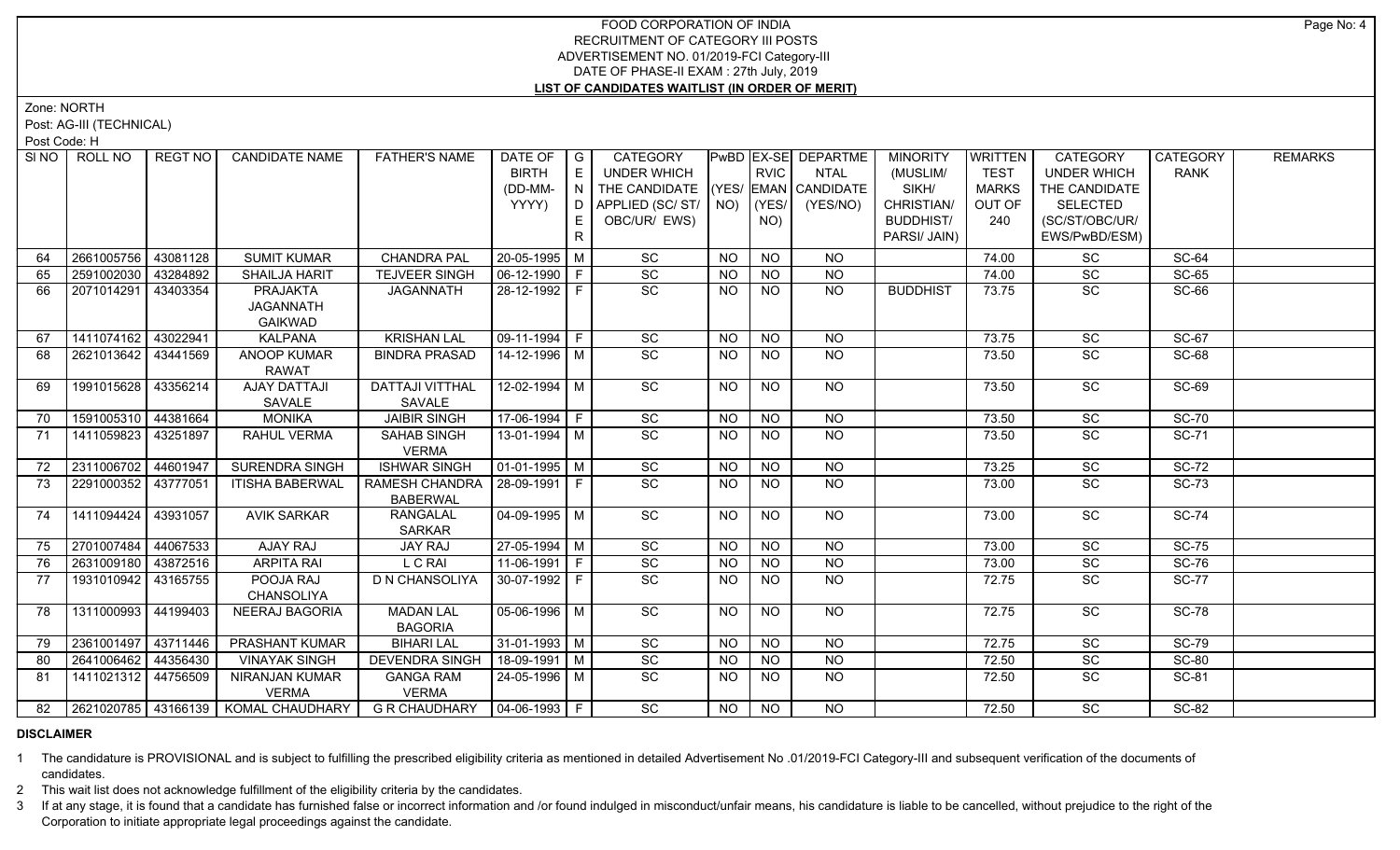Zone: NORTH

Post: AG-III (TECHNICAL)

Post Code: H

| SI NO | ROLL NO             | REGT NO  | <b>CANDIDATE NAME</b>   | <b>FATHER'S NAME</b>            | DATE OF        | $\overline{\phantom{a}}$ G | <b>CATEGORY</b>                    |                |                 | PwBD EX-SE DEPARTME | <b>MINORITY</b>  | <b>WRITTEN</b> | CATEGORY           | <b>CATEGORY</b> | <b>REMARKS</b> |
|-------|---------------------|----------|-------------------------|---------------------------------|----------------|----------------------------|------------------------------------|----------------|-----------------|---------------------|------------------|----------------|--------------------|-----------------|----------------|
|       |                     |          |                         |                                 | <b>BIRTH</b>   | E                          | <b>UNDER WHICH</b>                 |                | <b>RVIC</b>     | <b>NTAL</b>         | (MUSLIM/         | <b>TEST</b>    | <b>UNDER WHICH</b> | <b>RANK</b>     |                |
|       |                     |          |                         |                                 | (DD-MM-        | N                          | THE CANDIDATE (YES/ EMAN CANDIDATE |                |                 |                     | SIKH/            | <b>MARKS</b>   | THE CANDIDATE      |                 |                |
|       |                     |          |                         |                                 | YYYY)          | D                          | APPLIED (SC/ST/                    | NO)            | (YES/           | (YES/NO)            | CHRISTIAN/       | OUT OF         | <b>SELECTED</b>    |                 |                |
|       |                     |          |                         |                                 |                | E.                         | OBC/UR/ EWS)                       |                | NO)             |                     | <b>BUDDHIST/</b> | 240            | (SC/ST/OBC/UR/     |                 |                |
|       |                     |          |                         |                                 |                | R                          |                                    |                |                 |                     | PARSI/ JAIN)     |                | EWS/PwBD/ESM)      |                 |                |
| 83    | 2631021105          | 44986703 | AMIT KUMAR SAGAR        | SURENDER SINGH   06-05-1995   M |                |                            | SC                                 | <b>NO</b>      | <b>NO</b>       | <b>NO</b>           |                  | 72.25          | SC                 | <b>SC-83</b>    |                |
| 84    | 2621008197          | 43385107 | <b>SHUSHMA</b>          | RAMANANDAN RAM 31-12-1987   F   |                |                            | SC                                 | <b>NO</b>      | <b>NO</b>       | $N$ O               |                  | 72.25          | SC                 | <b>SC-84</b>    |                |
| 85    | 2331003809 44807070 |          | <b>RATAN CHAUHAN</b>    | <b>NAGA RAM</b>                 | 19-08-1992 M   |                            | SC                                 | <b>NO</b>      | N <sub>O</sub>  | <b>NO</b>           |                  | 72.25          | SC                 | <b>SC-85</b>    |                |
|       |                     |          |                         | CHAUHAN                         |                |                            |                                    |                |                 |                     |                  |                |                    |                 |                |
| 86    | 2311005933          | 44895352 | <b>BHANU BARUPAL</b>    | PAWAN KUMAR                     | 22-04-1993 M   |                            | SC                                 | NO.            | <b>NO</b>       | NO                  |                  | 72.25          | SC                 | <b>SC-86</b>    |                |
|       |                     |          |                         | <b>BARUPAL</b>                  |                |                            |                                    |                |                 |                     |                  |                |                    |                 |                |
| 87    | 2601000683          | 43819525 | ANJALI CHAUDHARY        | <b>RAM KARAN</b>                | 08-01-1996 F   |                            | $\overline{SC}$                    | <b>NO</b>      | <b>NO</b>       | $\overline{NQ}$     |                  | 72.00          | $\overline{SC}$    | <b>SC-87</b>    |                |
|       |                     |          |                         | CHAUDHARY                       |                |                            |                                    |                |                 |                     |                  |                |                    |                 |                |
| 88    | 2631041828 43883910 |          | POOJA ARYA              | <b>VIJAY ARYA</b>               | $05-07-1991$ F |                            | $\overline{SC}$                    | NO.            | N <sub>O</sub>  | N <sub>O</sub>      |                  | 72.00          | $\overline{SC}$    | $SC-88$         |                |
| 89    | 1371012273          | 43330072 | <b>BHARTI ZAK</b>       | RAJ KUMAR ZAK                   | 11-10-1994 F   |                            | SC                                 | <b>NO</b>      | <b>NO</b>       | <b>NO</b>           |                  | 72.00          | SC                 | <b>SC-89</b>    |                |
| 90    | 2701004468 43215770 |          | <b>KIRTIKA GARKHAL</b>  | <b>RAJENDRA</b>                 | 07-04-1996 F   |                            | $\overline{SC}$                    | NO             | $\overline{NO}$ | NO                  |                  | 72.00          | <b>SC</b>          | <b>SC-90</b>    |                |
|       |                     |          |                         | PRASAD GARKHAL                  |                |                            |                                    |                |                 |                     |                  |                |                    |                 |                |
| 91    | 2711005987          | 43497927 | <b>KAMAL JEET SINGH</b> | <b>CHANDER PAL</b>              | 12-05-1987 M   |                            | $\overline{SC}$                    | <b>NO</b>      | <b>NO</b>       | <b>NO</b>           |                  | 72.00          | $\overline{SC}$    | $SC-91$         |                |
|       |                     |          |                         | <b>SINGH</b>                    |                |                            |                                    |                |                 |                     |                  |                |                    |                 |                |
| 92    | 2321019857          | 44613344 | <b>JOIT BHADU</b>       | <b>PADMA RAM</b>                | $22-01-1995$ M |                            | SC                                 | $N$ O          | NO              | N <sub>O</sub>      |                  | 71.75          | SC                 | $SC-92$         |                |
| 93    | 1371000804          | 43747903 | <b>DEEPIKA PAWAR</b>    | <b>DEVI CHAND</b>               | 24-07-1989 F   |                            | SC                                 | <b>NO</b>      | <b>NO</b>       | $N$ O               |                  | 71.50          | SC                 | <b>SC-93</b>    |                |
| 94    | 1421004261          | 44855341 | <b>ASHISH KUMAR</b>     | <b>TRILOK CHAND</b>             | $05-01-1987$ M |                            | SC                                 | NO.            | <b>NO</b>       | <b>NO</b>           |                  | 71.50          | SC                 | <b>SC-94</b>    |                |
|       |                     |          | <b>VERMA</b>            | <b>VERMA</b>                    |                |                            |                                    |                |                 |                     |                  |                |                    |                 |                |
| 95    | 1411099780          | 43232341 | <b>MAMTA SOHNI</b>      | <b>ISHWAR DASS</b>              | 26-09-1994 F   |                            | SC                                 | NO.            | <b>NO</b>       | NO                  |                  | 71.50          | SC                 | <b>SC-95</b>    |                |
|       |                     |          |                         | <b>SOHNI</b>                    |                |                            |                                    |                |                 |                     |                  |                |                    |                 |                |
| 96    | 2701003384          | 44407620 | YOGESH KUMAR            | <b>SUKHRAM</b>                  | $15-02-1993$ M |                            | $\overline{SC}$                    | <b>NO</b>      | <b>NO</b>       | <b>NO</b>           |                  | 71.50          | SC                 | <b>SC-96</b>    |                |
| 97    | 2221013606          | 43200783 | <b>PRATIBHA</b>         | <b>RAJINDER KUMAR</b>           | 17-12-1996 F   |                            | SC                                 | $\overline{N}$ | <b>NO</b>       | $\overline{NQ}$     |                  | 71.25          | SC                 | <b>SC-97</b>    |                |
| 98    | 1411011866 43312085 |          | <b>VAISHALI GAUTAM</b>  | <b>CHANDER</b>                  | 09-06-1995 F   |                            | $\overline{SC}$                    | NO.            | <b>NO</b>       | <b>NO</b>           |                  | 71.25          | $\overline{SC}$    | <b>SC-98</b>    |                |
|       |                     |          |                         | PRAKASH                         |                |                            |                                    |                |                 |                     |                  |                |                    |                 |                |
| 99    | 2691001912 43153905 |          | <b>SHIVANI</b>          | <b>RAKESH</b>                   | 17-02-1996 F   |                            | $\overline{SC}$                    | NO.            | <b>NO</b>       | $N$ <sup>O</sup>    |                  | 71.00          | $\overline{SC}$    | <b>SC-99</b>    |                |
|       |                     |          | CHAWDHARY               | CHAWDHARY                       |                |                            |                                    |                |                 |                     |                  |                |                    |                 |                |
| 100   | 1411055554          | 43855538 | <b>KRISHAN KUMAR</b>    | <b>RAM SINGH</b>                | 20-08-1990 M   |                            | SC                                 | NO.            | <b>NO</b>       | <b>NO</b>           |                  | 71.00          | SC                 | SC-100          |                |
| 101   | 2221016579 43667765 |          | <b>DEVILAL</b>          | <b>BHANI RAM</b>                | $01-06-1993$ M |                            | $\overline{SC}$                    | <b>NO</b>      | <b>NO</b>       | <b>NO</b>           |                  | 71.00          | SC                 | SC-101          |                |
| 102   | 1691007529 43679658 |          | <b>KAVITA BHARTI</b>    | <b>SWARAN DASS</b>              | 27-02-1995 F   |                            | $\overline{SC}$                    | NO             | N <sub>O</sub>  | $N$ O               |                  | 70.75          | $\overline{SC}$    | SC-102          |                |

## **DISCLAIMER**

1 The candidature is PROVISIONAL and is subject to fulfilling the prescribed eligibility criteria as mentioned in detailed Advertisement No .01/2019-FCI Category-III and subsequent verification of the documents of candidates.

2 This wait list does not acknowledge fulfillment of the eligibility criteria by the candidates.

3 If at any stage, it is found that a candidate has furnished false or incorrect information and /or found indulged in misconduct/unfair means, his candidature is liable to be cancelled, without prejudice to the right of t Corporation to initiate appropriate legal proceedings against the candidate.